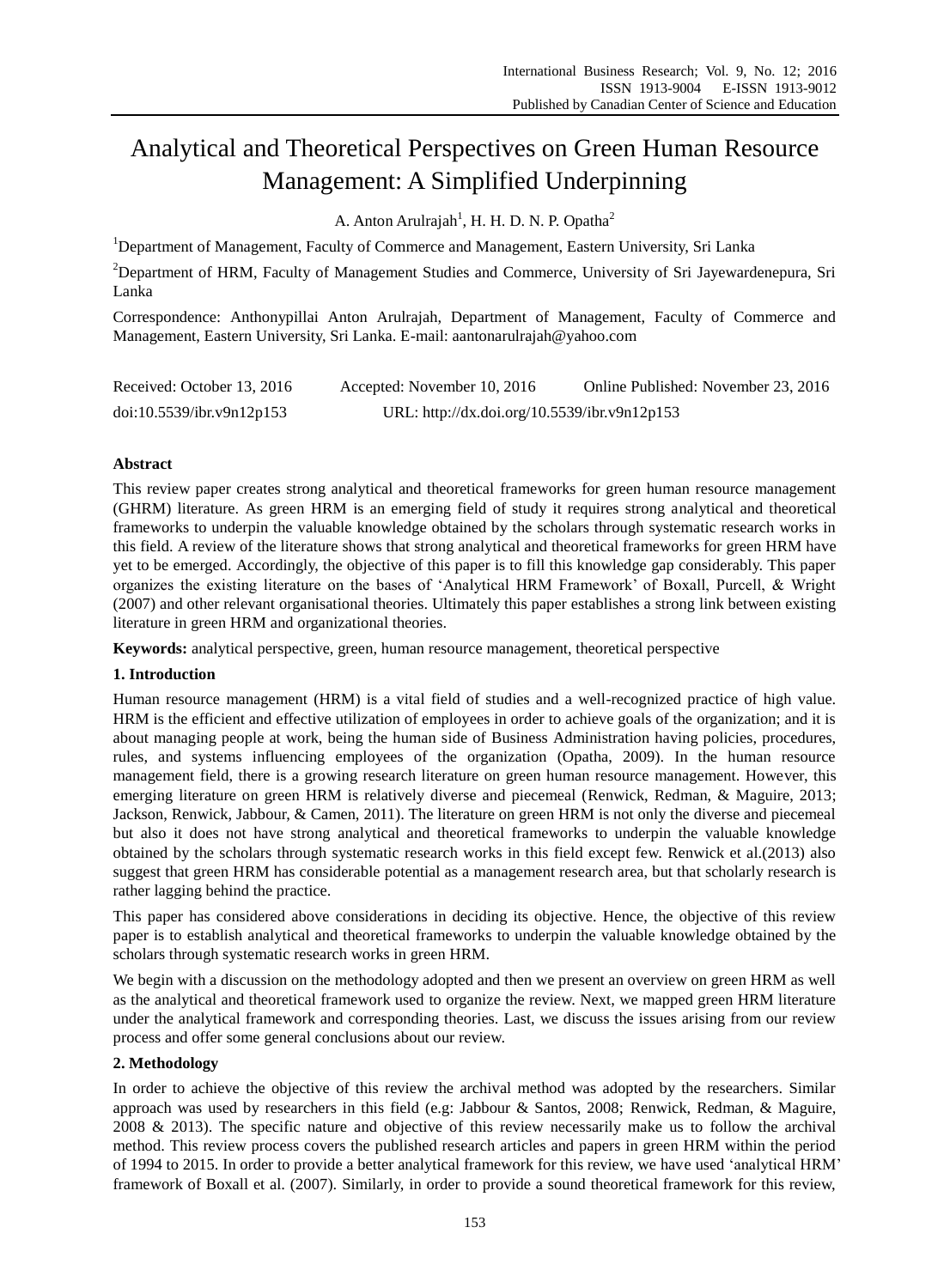we have used system theory (open system model) (Bertalanffy, 1950), institutional theory (DiMaggio  $\&$ Powell,1983; Scott, 1987), stakeholder theory(Freeman, 1984), resource based theory (Wernerfelt, 1984; Barney, 1986a & 1986b), process theory (Whitehead,1933; Russell, 1961; Mohr, 1982)and ability-motivation-opportunity (AMO) theory (Appelbaum, Bailey, Berg, & Kalleberg, 2000).

#### **3. Overview on Green HRM**

In order to highlight the major knowledge advancements in green HRM research, First of all, this paper summarizes key conceptual themes of the field. They include meaning of green HRM, Process Model of green HRM, Outcomes of green HRM, and Stakeholders and Performance of green HRM. These key themes are evolved throughout the process of knowledge creation in green HRM and also going to shape the green HRM research domain in the future.

#### **4. Meaning of Green HRM**

There are few scholars defined the meaning of green HRM in the existing literature. According to Renwick et al. (2008), the integration of Corporate Environmental Management into Human Resource Management is termed as green HRM. These scholars broadly specified that distinguished policies in the field of recruitment, performance management and appraisal, training and development, employment relations and pay and reward are considered powerful tools for aligning employees with an organization"s environmental strategy. In 2013, these scholars again very shortly defined green HRM as the HRM aspects of environmental management.

According to Jabbour, Santos, & Nagano (2010), the "greening" of functional dimensions of human resource management such as job description and analysis, recruitment, selection, training, performance appraisal and rewards is defined as green HRM. In 2011, Jabbour again defined green HRM as "the level of greening of human resource management practices" in terms of functional and competitive dimensions of HRM.

These definitions do not have significant differences or contradictions with each other. Therefore, based on the meaning of these definitions, we propose our own definition for green HRM in this juncture. Green HRM can be defined as "the environmental (green) orientation of all human resource management (HRM) functions or practices of an organization at all levels". The green HRM deals with rethinking the basic concepts of HRM, its objectives, functions, processes, activities, and strategies in an environmentally friendly manner in order to accommodate the needs of ecological sustainability. Green HRM refers to the policies, practices and systems that make employees of the organization green for the benefit of the individual, society, natural environment, and the business (Opatha & Arulrajah, 2014).

## **5. Needs for Green HRM**

Organisations need green HRM for several reasons. According to the existing literature, there are many reasons. They are listed below with respective author(s).

- To protect the ecological aspects or environment (ecological lessons: e.g.: global warming, climate change, energy crisis, etc.) and to make work meaningful and the workplace safe/healthy within and outside the organisations (Shrivastava, 1994).
- To educate, train and motivate (financially or non-financially) employees to conduct their activities in an environmentally responsible manner (Shrivastava, 1995).
- To provide environmentally friendly products and operations (companies face increasing pressures for eco-friendly products and operations), to manage corporate environmental programs in successful manner (without failure) and to overcome implementation challenges of corporate environmental programs (Milliman & Clair, 1996).
- To support the success of environmental activities of the companies (Wehrmeyer, 1996).
- To provide proactive corporate environmental management because employees are one of the major forces in proactive corporate environmental management and to train, recognize, reward and motivate employees in proactive corporate environmental management (Berry & Rondinelli, 1998).
- To achieve sustainability (achieving sustainability will require not only attention to the technical aspects of systems but also the HR factor) and to succeed (avoid failure) in corporate environmental management efforts (Daily & Huang, 2001).
- To innovate eco-friendly aspects such as products and behaviour (employee eco-innovation) (Ramus, 2002).
- To increase or improve corporate environmental performance (Govindarajulu & Daily, 2004).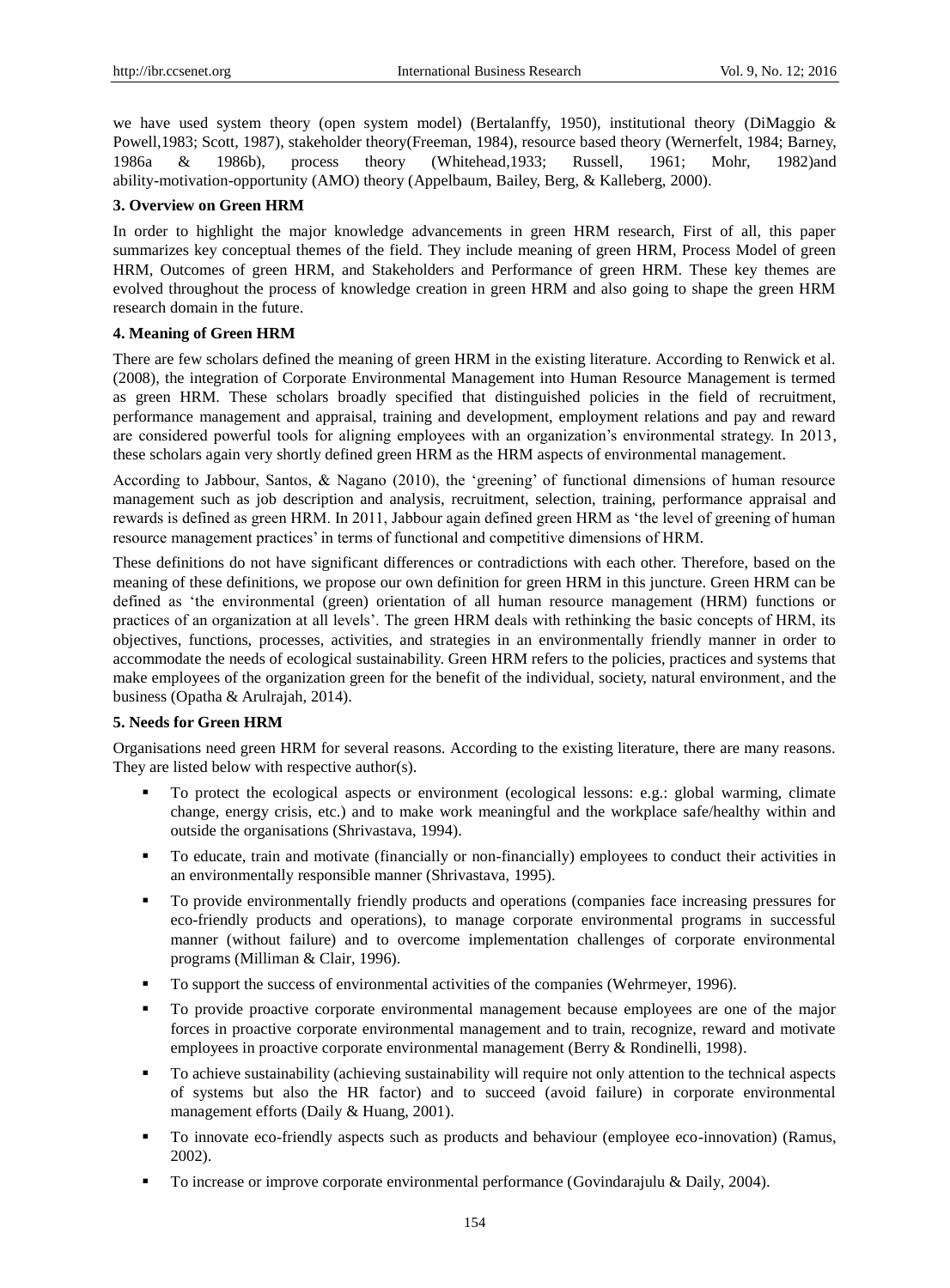- To increase or improve corporate environmental performance by certain HR functions such as training, employee empowerment, and Environmental Management System (EMS) rewards (Daily, Bishop, & Steiner, 2007).
- To become green employer (Phillips, 2007; Stringer, 2009).
- To develop sustainable organizations (Jabbour & Santos, 2008).
- To contribute to implement all the stages of environmental management system (ISO 14001) in the companies (Jabbour et al., 2010).
- To implement Cleaner Production in the organisations in a successful manner (Cleaner Production is unrealistic without the support of human resources) (Neto & Jabbour, 2010).
- To sustain corporate environmental performance or to ensure sustainable environmental performance in a long term basis (Jabbour, 2011).
- To motivate employees, to become involved (employees) in corporate environmental management activities and to develop green abilities and provide employees with opportunities to be involved in corporate environmental management initiatives and efforts (Renwick et al., 2008 & 2013).
- To create, enhance and retain greening within each employee of the organization so that he or she gives a maximum individual contribution on each of the four roles, i.e., preservationist, conservationist, non-polluter, and maker (Opatha & Arulrajah, 2014).

The above mentioned reasons necessitate that organisations do engaged in practicing green HRM. Green HRM makes employees of the organization green so that they reduce or eliminate wastes and then reduce overall costs of the organization. Also they tend to innovate environmentally friendly goods or services. Thus the organization will be able to gain improvements in productivity, talent acquisition, employee retention, reputation, customer loyalty, and market expansion resulting in enhancing organizational competitiveness. Organisations cannot practice green HRM without a system or processes. In practicing green HRM in an organisation, HRM functions provide appropriate mechanism and processes. Therefore, organisations need a functional or process model of green HRM.

## **6. Process Model of Green HRM**

In general, organisations commenced to practice green HRM practices before 1980s. However, most of scholarly works were initiated after 1990s in HRM. Renwick et al. (2008) proposed a process model for green HRM with a set of green HRM practices under the five functions or activities of HRM such as recruitment, performance management and appraisal, training and development, employee relations, and pay, reward and exit. They classified the literature in a process model format of HRM by using collected publications from 1988 to 2008. Many scholars have contributed to this process model formation (e.g: Anthony, 1993; Barrett & Murphy, 1996; Bird, 1996; Brio, Fernandez, & Junquera, 2007; Daily & Huang 2001; Fernandez, Junquera, & Ordiz, 2003; Govindarajulu & Daily, 2004; Phillips, 2007; Ramus, 2001; Ramus & Steger, 2000; Wehrmeyer, 1996; Wolters, Bouman, & Peeters, 1995; Jabbour, Santos, & Nagano, 2008).

## **7. Outcomes of Green HRM**

Practicing green HRM in an organisation will produce many outcomes. Green HRM has various outcomes at various levels. It directly influences the workforce of the organisation and tries to develop an environmentfriendly culture within the organisation. The outcomes of green HRM can appear in different forms. It may be employee related outcomes such as environment-friendly workforce, employee with environmental related knowledge, skills, and attitudes or it may be the financial gains such as cost saving or waste reductions. Ultimately it may contribute to firm"s environmental performance and image or goodwill as well as legal and standard or system compliance. The existing literature on green HRM has evidence for all these outcomes.

Effective and successful environmental management requires decisive contributions from human resource management of an organisation or HRM functions can decisively contribute to successful environmental management in an organisation (Daily & Huang, 2001; Rothenberg, 2003; Govindarajulu & Daily, 2004; Muster & Schrader, 2011).

Jabbour and Santos (2008) stated that the development of cleaner technologies requires human resource management to perform an active role. Being aware of the environmental strategy of a company, it has to provide the competencies needed for the continuous improvement of the environmental performance.

For our review purpose we termed all these positive gains of green HRM as "outcomes of green HRM" but it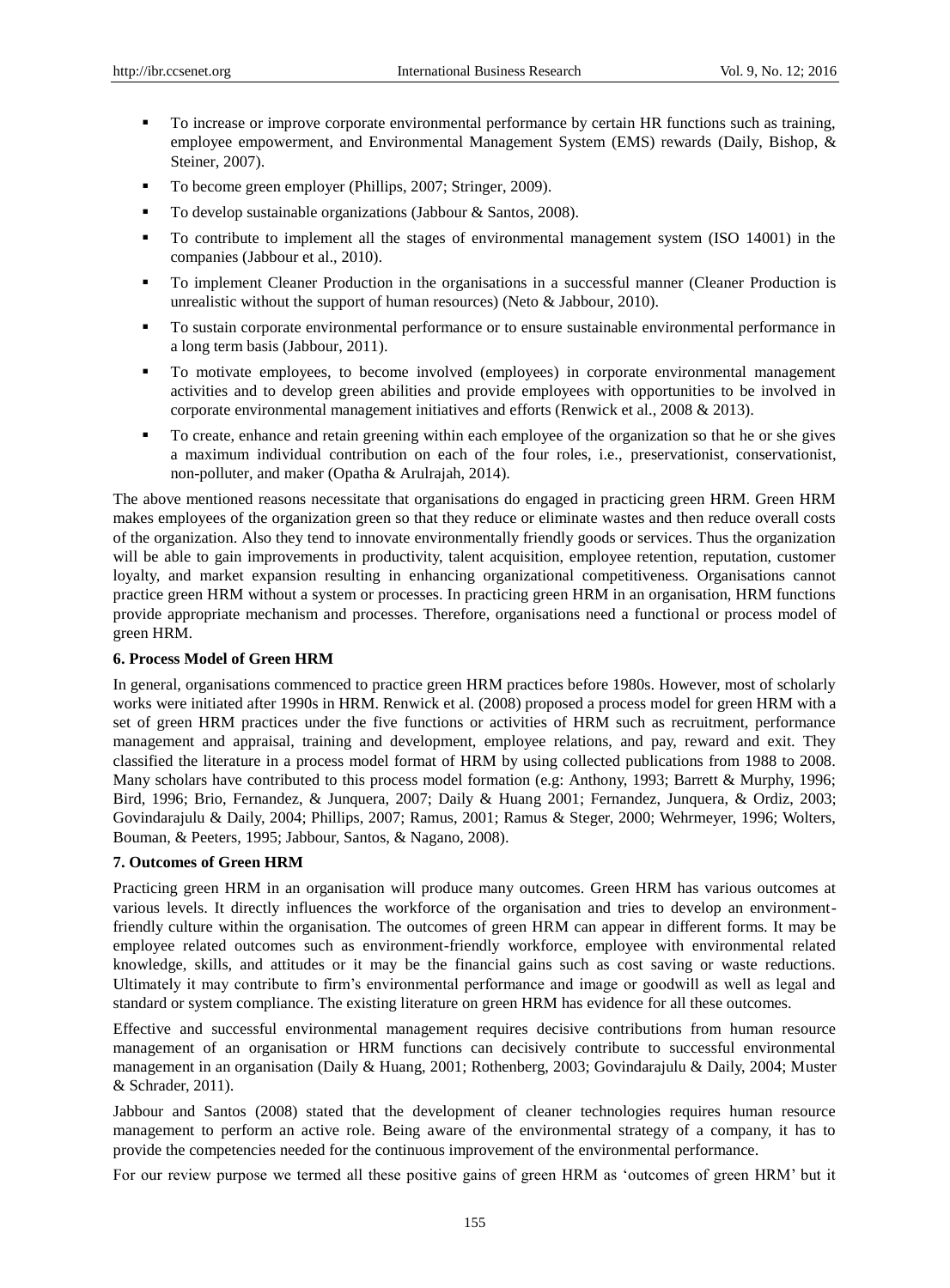may be at different levels such as individual employee level, team level, department level, management level, overall organisational level and national or international level. The following Table 1 shows reasons for green HRM, outcomes of green HRM, and different levels.

| Table 1. Reasons for Green HRM and its Outcomes at Different Levels |  |
|---------------------------------------------------------------------|--|
|---------------------------------------------------------------------|--|

|              | <b>Reasons for Green HRM (Why)</b>                                                                                                                                                                                                                                        | <b>Outcomes of Green HRM</b>                                                   | Levels                                         |
|--------------|---------------------------------------------------------------------------------------------------------------------------------------------------------------------------------------------------------------------------------------------------------------------------|--------------------------------------------------------------------------------|------------------------------------------------|
| $\mathbf{1}$ | To protect the ecological aspects or environment (Ecological lessons:<br>e.g. global warming, climate change, energy crisis, etc.) (Shrivastava,                                                                                                                          | <b>Environmental Protection</b>                                                | Organisational or<br>National or International |
| 2            | 1994).<br>To make work meaningful and the workplace safe/healthy within and                                                                                                                                                                                               | Workplace Health and Safety                                                    | Organisational                                 |
| 3            | outside the organisations (Shrivastava, 1994).<br>To educate, train and motivate (financially or non-financially)                                                                                                                                                         | Environmentally<br>Educated,                                                   | Employee/workforce                             |
|              | employees to conduct their activities in an environmentally responsible<br>manner (Shrivastava, 1995).                                                                                                                                                                    | Trained,<br>and<br>Motivated<br>workforce                                      |                                                |
| 4            | To provide environmentally friendly products and operations<br>(companies face increasing pressures for eco-friendly products and<br>operations) (Milliman & Clair, 1996).                                                                                                | Environmentally<br>friendly<br>products and operations                         | Organisational                                 |
| 5            | To manage corporate environmental programs in successful manner<br>(without failure) (Milliman & Clair, 1996).                                                                                                                                                            | <b>Success</b><br>in<br>corporate<br>environmental programs                    | Organisational                                 |
| 6            | To overcome implementation challenges of corporate environmental<br>programs (Milliman & Clair, 1996).                                                                                                                                                                    | <b>Success</b><br>in<br>implementing<br>environmental<br>corporate<br>programs | Organisational                                 |
| 7            | To support the success of environmental activities of the companies<br>(Wehrmeyer, 1996).                                                                                                                                                                                 | Supportive<br>workforce<br>for<br>environmental activities                     | Employee/workforce                             |
| 8            | To provide proactive corporate environmental management because<br>employees are one of the major forces in proactive corporate<br>environmental management (Berry & Rondinelli, 1998)                                                                                    | Proactive<br>corporate<br>environmental management                             | Organisational                                 |
| 9            | To train, recognize, reward and motivate employees in proactive<br>corporate environmental management (Berry & Rondinelli, 1998).                                                                                                                                         | Environmentally<br>Trained,<br>Recognized, Rewarded and<br>Motivated workforce | Employee/workforce                             |
| 10           | To achieve sustainability (achieving sustainability will require not only<br>attention to the technical aspects of systems but also the HR factor)<br>(Daily & Huang, 2001).                                                                                              | Sustainability through HR                                                      | Organisational                                 |
| 11           | To succeed (avoid failure) in corporate environmental management<br>(EM) efforts (Daily & Huang, 2001).                                                                                                                                                                   | Successful<br>EM<br>corporate<br>efforts                                       | Organisational                                 |
| 12           | To innovate eco-friendly aspects such as products or behaviour<br>(employee eco-innovation) (Ramus, 2002).                                                                                                                                                                | Eco-innovation in terms of<br>products and behaviour                           | Organisational and<br>Employee/workforce       |
| 13           | To increase or improve corporate environmental performance<br>(Govindarajulu & Daily, 2004).                                                                                                                                                                              | Environmental performance                                                      | Organisational                                 |
| 14           | To increase or improve corporate environmental performance by certain<br>HR functions such as training, employee empowerment, and EMS<br>rewards (Daily et al., 2007).                                                                                                    | Environmental performance                                                      | Organisational                                 |
| 15           | To become green employer (Phillips, 2007).                                                                                                                                                                                                                                | Green employer                                                                 | Organisational                                 |
| 16           | To develop sustainable organizations (Jabbour & Santos, 2008).                                                                                                                                                                                                            | Sustainable organization                                                       | Organisational                                 |
| 17           | To become green employer (Stringer, 2009).                                                                                                                                                                                                                                | Green employer                                                                 | Organisational                                 |
| 18           | To contribute to implement all the stages of environmental management<br>systems (EMS-ISO 14001) in the companies (Jabbouret al., 2010).                                                                                                                                  | Success of EMS                                                                 | Organisational                                 |
| 19           | To implement Cleaner Production in the organisations in a successful<br>manner (Cleaner Production is unrealistic without the support of human<br>resources) (Neto & Jabbour, 2010).                                                                                      | Successful implementation of<br><b>Cleaner Production</b>                      | Organisational                                 |
| 20           | sustain corporate environmental performance or to ensure<br>To<br>sustainable environmental performance in a long term basis (Jabbour,<br>2011).                                                                                                                          | Sustainable<br>environmental<br>performance                                    | Organisational                                 |
| 21           | To motivate employees (Renwick et al., 2013).                                                                                                                                                                                                                             | Environmentally<br>motivated<br>workforce                                      | Employee/workforce                             |
| 22           | To become involved (employees) in corporate environmental<br>management activities (Renwick et al., 2013).                                                                                                                                                                | Employee involvement in<br><b>Environmental Management</b>                     | Employee/workforce                             |
| 23           | To develop green abilities and provide employees with opportunities to<br>be involved in corporate environmental management initiatives and<br>efforts (Renwick et al., 2013).                                                                                            | Green abilities                                                                | Employee/workforce                             |
| 24           | To create, enhance and retain greening within each employee of the<br>organization so that he or she gives a maximum individual contribution<br>on each of the four roles, i.e., preservationist, conservationist,<br>non-polluter, and maker (Opatha & Arulrajah, 2014). | Green employee roles                                                           | Employee                                       |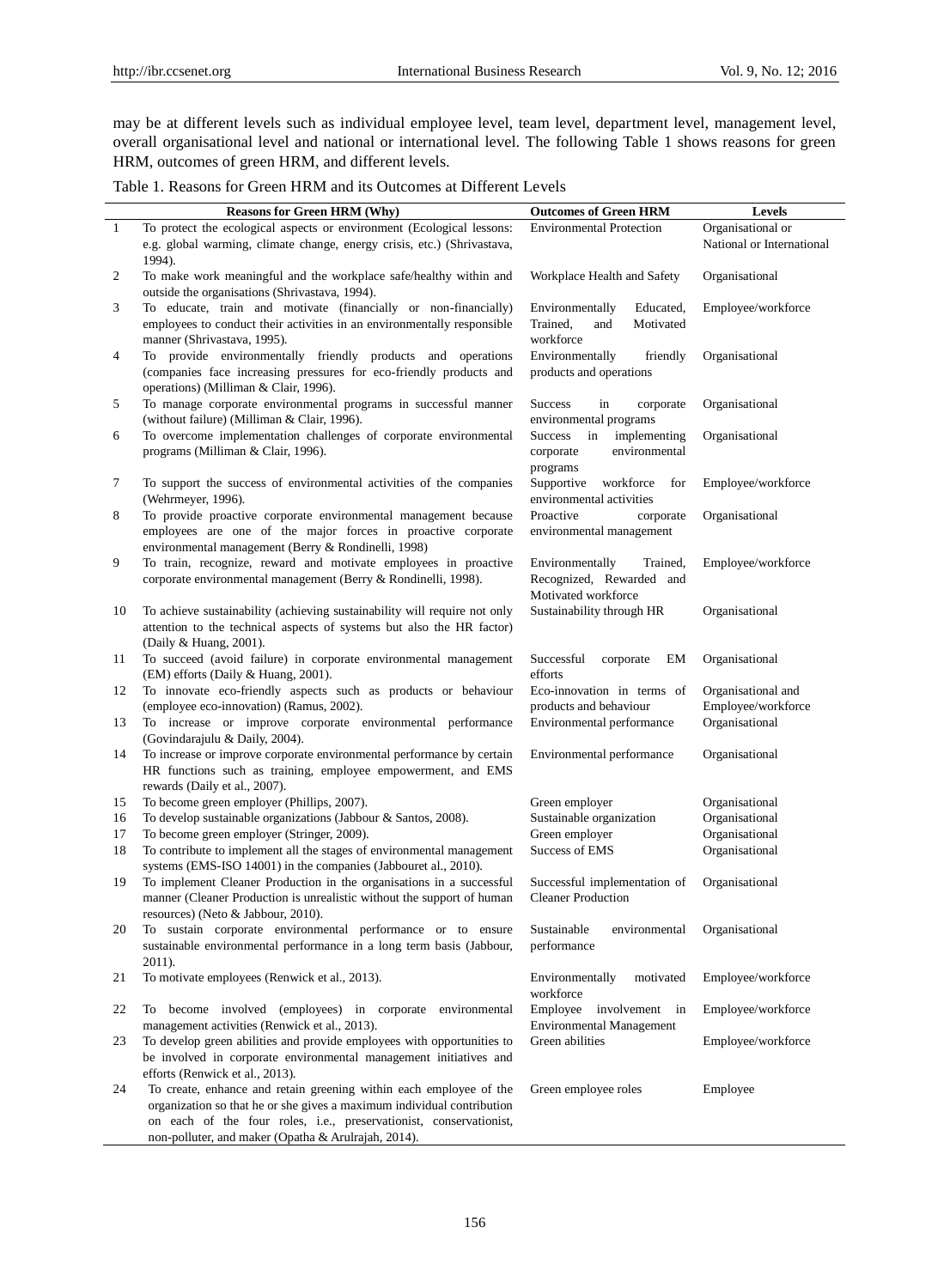#### **8. Stakeholders and Performance of Green HRM**

Until now, there is a lack of direct literature on stakeholders of green HRM and performance of green HRM. Four major stakeholders: employer, employee, customer and supplier are responsible for green HRM. In order to earn profits the employer does production of certain goods or services which more likely damage, waste and use the natural environment. In order to receive various financial and non-financial rewards the employee engages in performance of a particular job which more likely damages, wastes, and uses the natural environment. Indeed mainly the employer, who invested his or her capital to produce a product, is responsible for all resultant damages done to, wastes added to, and uses of the nature or natural environment. Then managers and non-managers are responsible for damages, wastes, and uses in respect of the nature or natural environment. Employees are human beings and when they become green seriously they will significantly contribute to preserve, conserve, and protect the natural environment.

The benefits or advantages of green HRM are for all including current as well as future generations. Green HRM has really expanded the current stakeholders' boundaries of HRM. Stakeholder engagement is a key factor in determining the performance of green HRM. According to Renwick et al.(2013), organisations do not use the full range of green HRM practices, and this may limit their effectiveness in efforts to improve environmental management. We assert that the effective performance of green HRM in terms of scope (full range of green HRM practices) and depth (intensity of green HRM practices) improve environmental performance of the organisations.

So far our review has dealt with major knowledge advancements in green HRM research. Up to this level, this review has explored about the meaning of green HRM, needs for green HRM, process model of green HRM, outcomes of green HRM and stakeholders and performance of green HRM. Now we will move to the next key area of our review, i.e. analytical and theoretical frameworks for green HRM.

#### **9. Analytical and Theoretical Frameworks for Green HRM (GHRM)**

Several theories that emerged from the organisational management and human relations domain influence the discussed themes of green HRM (meaning of green HRM, process model of green HRM, outcomes of green HRM, and stakeholders and performance of green HRM). They are institutional theory, system theory, process theory, stakeholder theory, resource based theory and ability-motivation-opportunity (AMO) theory. The researchers hope that exploring the key themes (concepts) which related to the green HRM in the light of existing as well as selected (relevant) theories will add more sensations and understanding to the field of green HRM.

This section of this paper investigates and reviews theories which are underpinning the concept of green HRM related phenomena such as meaning of green HRM, Process Model of green HRM, Outcomes of green HRM, and Stakeholders and Performance of green HRM. For this purpose, this review process has selected highly relevant and applicable organisational theories such as system theory (open system model) (Bertalanffy, 1950), institutional theory(DiMaggio & Powell, 1983; Scott, 1987), stakeholder theory (Freeman, 1984), resource based theory (Wernerfelt, 1984; Barney, 1986a & 1986b), process theory (Whitehead,1933; Russell, 1961; Mohr, 1982)and ability-motivation-opportunity (AMO) theory (Appelbaum et al., 2000) from the perspective of "analytical HRM". Boxall et al. (2007) consider the notion of "analytical HRM" as an activity which has as its primary task the building of theory and the gathering of empirical data to support it. They identify three characteristics of this analytical approach to HRM.

First is concerned with the *'what and why' of HRM ('what and why' of green HRM)*; it is about the understanding of what management tries to do with work and people in different contexts and with explaining why. For this purpose this review goes on applying institutional theory, resource based theory, and system theory.

Second is concerned with the *'how' of HRM ('how' of green HRM)*; it is about the processes through which it is carried out. For this purpose this effort attempts to apply process theory, system theory and institutional theory.

Third is concerned with questions of *'for whom and how well';* with assessing the outcomes of HRM, taking account of both employee and managerial interests, and laying a basis for theories of wider social consequences. For this purpose this study applies stakeholder theory and ability-motivation-opportunity (AMO) theory.

#### *9.1 What and Why of Green HRM*

In this review process we have already answered what green HRM is and why organisations need green HRM from the existing literature. However in this section, we stress that our answers come under the analytical framework of HRM. The evolved literature about the meaning of green HRM and needs for green HRM as well as outcomes of green HRM falls into the first characteristic of the analytical HRM framework developed by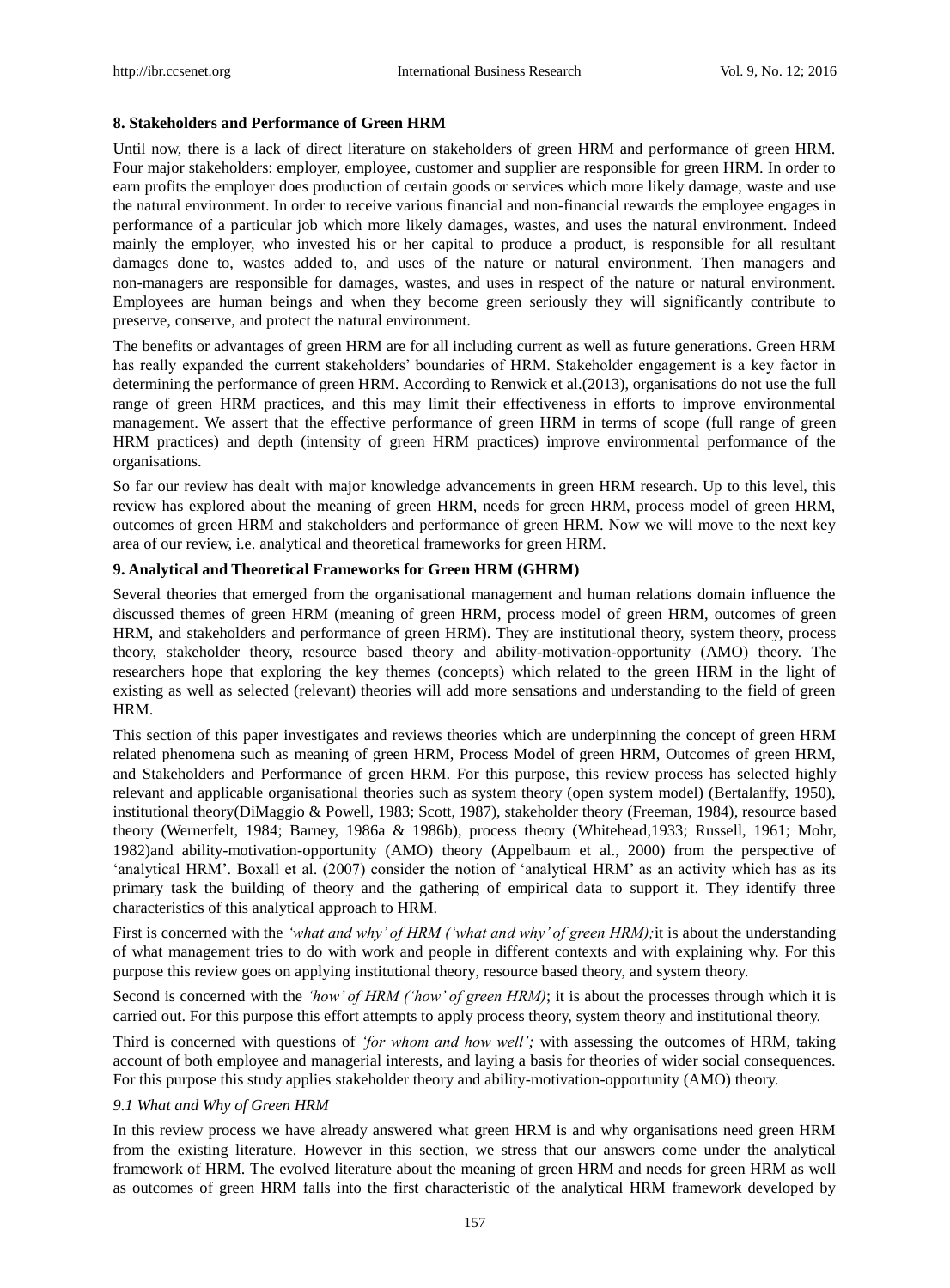Boxall et al.(2007). Therefore, analytically it has been proved that the knowledge which has been produced so far under the meaning of green HRM, needs for green HRM (why) as well as outcomes of green HRM has a strong analytical framework.

In order to indicate that, the knowledge which has been produced so far under the meaning of green HRM and needs for green HRM (why) as well as outcomes of green HRM has a strong theoretical framework, an attempt is made here to apply *institutional theory*, *resource based theory, and system theory*. The key question here is "why is green HRM?". The following discussion will provide adequate explanations from the perspectives of institutional *theory*, *resource based theory and system theory*.

Institutional Theory suggests that external pressures shape organizational action. Applied to the natural environment, most institutional studies have emphasized the effects of coercion from regulatory and social pressures and how they encourage homogeneous outcomes (e.g. Russo & Fouts, 1997). However, a criticism of institutional theory is that it often radiates organizations as passive participants that respond to institutional expectations (Perrow, 1986; Oliver, 1997). Any how this theory provides a base for why green HRM is important for an organisation.

As a theory, institutionalization fits clearly with the assumptions of the ecosystems perspective. A focus on the importance of the perceptions of those living in controlled environments, in addition to the objective conditions themselves, suggests the relevance of a social constructionist perspective as well. Ecosystems introduce the construct of goodness-of-fit, the extent to which there is a match between an individual"s needs, rights, goals, and capacities and the qualities of his or her physical and social environment (Germain & Gitterman, 1995, p. 817; Greene, 1999, p. 299). If there is no fit, then initiatives are needed to ensure the good fit. One such permanent initiative is greening of HRM in an organisation. Institutionalization theory suggests that, the mismatch, or lack of goodness-of-fit between residents and their institutional environment is the primary cause of the syndrome of institutionalism. Therefore it is clear that according to the institutional theory, due to external pressures (regulatory and social pressures) green HRM is needed for every organisation nowadays. That is why this review underpins the meaning of green HRM and needs for green HRM in the light of institutional theory from the external perspective.

At the same time Resource Based Theory (RBV) suggests that resources that are specialized and non-replicable create opportunities for heterogeneity leading to competitive advantage (Wernerfelt, 1984). Business strategy or even environmental strategy therefore depends on specific organizational competencies and on a firm"s ability to put them to routine productive use and maintain them over time (Wernerfelt, 1984). Applied to the environment, achieving greater level of internal environmental competency is a function of an organization"s basic environmental capabilities such as pollution prevention(Hart, 1995). Sustaining these competencies depends on whether a firm continually improves its internal operations (Russo & Fouts, 1997; Sharma & Vredenburg, 1998) and invests in employee over capital (Hart, 1995). Organizations that adopt environmental strategies without these basic-level competencies are less likely to achieve their strategic goals (Christmann, 2000). That is why this review highlighted the outcomes of green HRM at employee level (employee green attitude, employee green competence and employee green behaviour) to enhance overall outcome of the organisation (organization"s environmental performance). Therefore, according to the resource based view green outcomes of workforce are critical from the internal perspective. Hence, this review underpins the theme of outcomes of green HRM in the light of resource based theory from the internal perspective. Moreover, the RBV states that resources which are valuable, rare, inimitable and imperfectly substitutable are the main source of an organisation"s competitive advantage (Wernerfelt, 1984; Barney, 1991; Bowman & Ambrosini, 2000; Lockett, Thompson, & Morgenstern, 2009).

A number of authors have applied the RBV to the field of strategic HRM (Wright, McMahon, & McWilliams, 1994; Wright, Dunford, & Snell, 2001) but not in the field of green HRM. The authors who applied in strategic HRM suggest that the knowledge, skills and activities of the workforce are core resources that contribute to the firm"s competitive advantage. Similarly we argue that green attitude, green knowledge, green skills, and green behaviour of employees are main resources that contribute to the organization"s environmental performance.

The importance of green HRM in achieving environmental performance of an organisation has potential to receive considerable attention in the RBV literature. According to Penrose (1959) and Lockett et al. (2009), the value creation from the use of resources depends on the way that these resources are developed and deployed within the organisations. Therefore, in the green HRM context, the green attitude, green knowledge, green skills, and green behaviour of employee are needed in order to create environmental value from other resources.

In this context, the green HRM functions are more essential in order to maximize green outcomes of HRM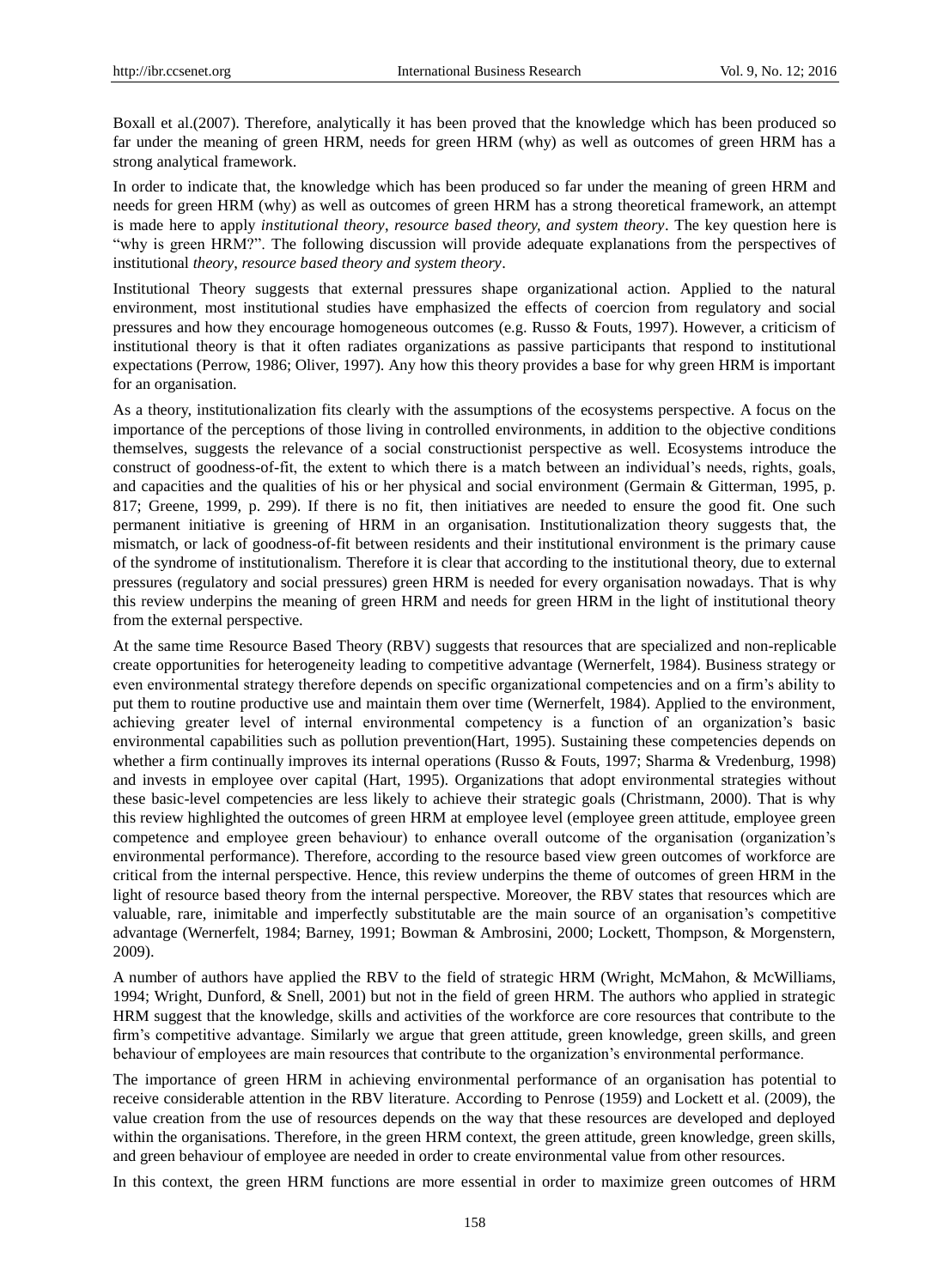created through the effective development and deployment of people within the organisation. Indeed, we argue that the level of greening of HRM functions will determine the level of employee contribution and organization"s environmental performance.

From the perspective of green HRM literature, we argued that all HRM functions have the potential to become as green HRM functions and to produce environmentally friendly workforce and green organisational capabilities which are critical to achieving environmental performance of an organization (Arulrajah, Opatha, & Nawaratne, 2015). In the sense that it can have an impact on the environmental performance of the organisation, we can also treat the green HRM functions themselves as resources.

The framework of this review applies the System Theory (open system model) and also adds a new insight from the perspective of green HRM. Katz and Kahn (1978) apply the concept of open system to the organization. The organization is seen as a system built by energetic input-output where the energy coming from the output reactivates the system. A traditional theoretical approach corresponding to this study conceptualization roots on the general system theory that likens organizations to biological organisms (Katz & Kahn, 1978).

Within the framework of system theory, human resource management can be viewed as a subsystem that exchanges information and energy with the environment to attract, develop, motivate, and retain employees who ensure the effective functioning and survival of the organization (Jackson & Schuler, 1995). Serving these purposes, green HRM related policies and practices can be used as tools to strengthen outcomes of green HRM and ultimately lead to organization"s environmental performance. Furthermore, human resource management is required to serve the organization"s strategic goal in terms of maintaining a good personnel structure, achieving optimal skill and knowledge combinations, and keeping labor costs acceptable. On this front, green HRM related human resource policies and practices can be used to improve the corporate environmental image and performance.

HR managers should become familiar with the concept of systems and the integrated way of thinking. All managers have to plan structural adjustments to guarantee the survival of the whole system, constantly formulating new interpretations of the business scenarios in order to find an adequate positioning, implementing (when necessary) periods of adjustment, transformation and redefinition of the organizational structure. This adaptive and proactive behavior should be based upon systems theory conceptual pillars in order to promote sustainable and long-lasting performance. Given real-world complexity, we strongly believe and argue that systems perspective can effectively contribute to green HRM.

It is possible to mention here that the above discussion provides adequate explanations from the perspectives of three theories (institutional theory, resource based theory and system theory) in respect of "What and why of green HRM".

#### *9.2 How of Green HRM*

The second concern is about the *'how' of HRM ('how' of green HRM)*; it is about the processes through which it is carried out. In our review we have already answered how of green HRM from the existing literature. However in this section, we need to emphasize, that the evolved literature about the how of green HRM falls into the second characteristic of the analytical HRM framework developed by Boxall et al.(2007). Therefore, analytically it is confirmed that the knowledge which has been produced so far under the process or functional models of green HRM possesses a strong analytical framework.

For the purpose of indicating that, the knowledge produced so far under the process or functional models of green HRM (how) possesses a strong theoretical framework, process theory, system theory and institutional theory are applied in this review.

Process theory is a commonly used form of scientific [research](http://en.wikipedia.org/wiki/Research) study in which events or occurrences are said to be the result of certain input states leading to a certain outcome (output) state, following a set process. Process theory seeks to explain by identifying sequences of actions that lead to outcomes if specific antecedent conditions are fulfilled (Whitehead, 1933; Russell, 1961; Mohr, 1982). In management research, process theory provides an explanation for "how" something happens.

According to Maxwell, "Process theory deals with events and the processes that connect them; it is based on an analysis of the causal processes by which some events influence others" (2004, p. 5). A process approach requires a process-oriented conception of causal explanation, what Maxwell (2004) calls a realist causal approach, and Cook (2002) refers to as explanatory theories of cause. Maxwell asserts that (among other things): "A realistic, process-oriented approach to explanation, recognizes the explanatory importance of context of the phenomena studied, and relies fundamentally on an understanding of the processes by which an event or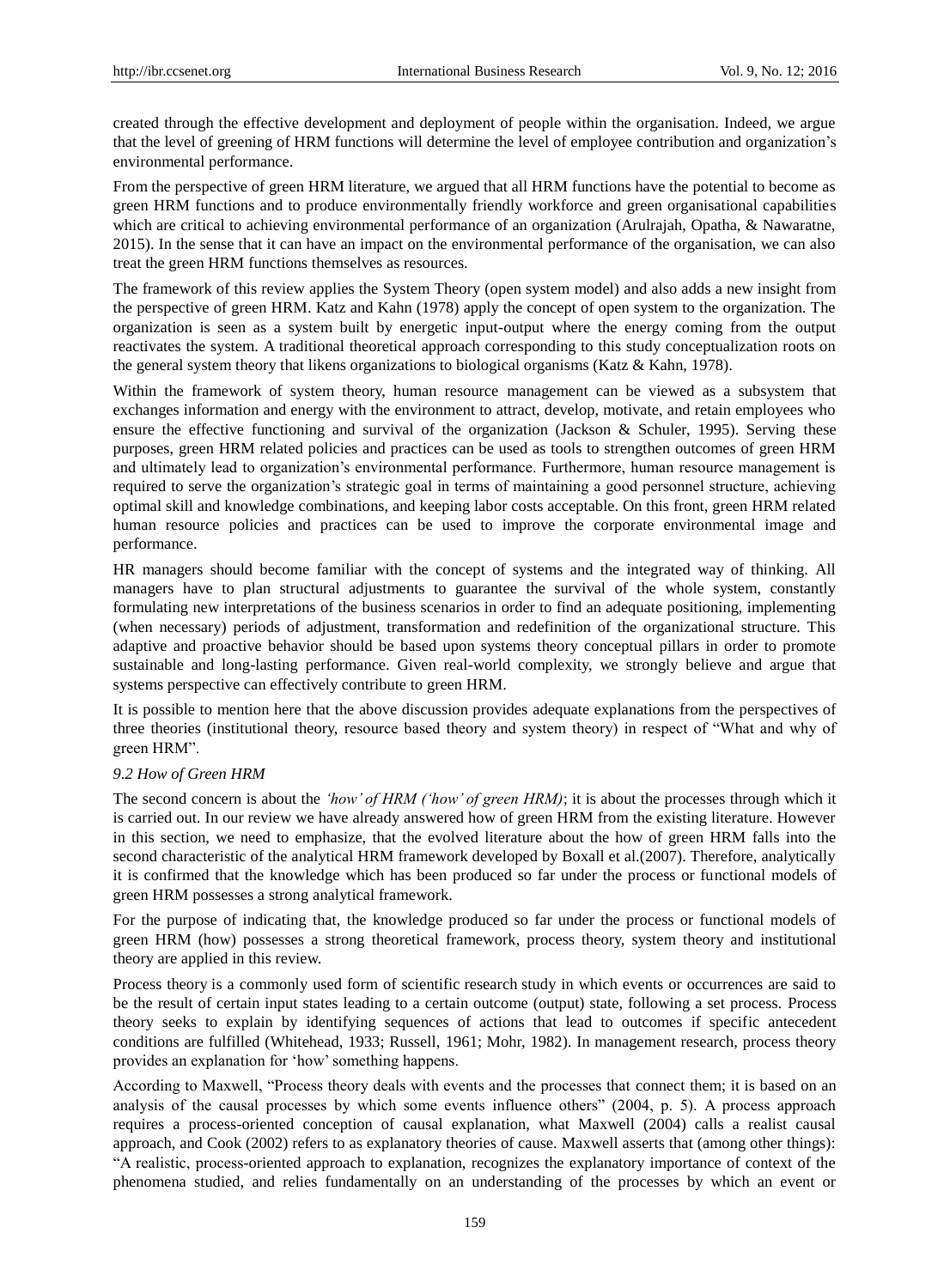situation occurs, rather than simply a comparison of situations involving the presence or absence of the presumed cause" (pp. 8-9).

Therefore, this theory provides the answer for how of green HRM. It will happen through the greening of functional dimensions of HRM (green HRM functions). For this purpose the **system theory** too supports this review. It is owing to the reason that this theory also explains how something can be materialized through taking inputs, processing and giving outputs.

According to the institutional theory, the process of institutionalization will not happen in a vacuum. Institutionalizing green HRM practices through the functional dimension of HRM has to be taken place within the organisation. For this, the process of institutionalization of green HRM needs basically two steps: (1) legitimization (normative, cognitive and coercive/legal or law aspect) at organisational level, and (2) institutionalizing of green aspects into HRM functions (formalizing). The conceptual model of this review at functional or process level is dealing with the second step in the above two steps. Therefore, these three theories (process theory, system theory and institutional theory) strengthen the themes which we discussed in this review and provide the answer for how of green HRM.

#### *9.3 For Whom and How Well: Green HRM*

The third concern is about the questions of *'for whom and how well';* with assessing the outcomes of HRM, taking account of both employee and managerial interests, and laying a basis for theories of wider social consequences. For this purpose stakeholder theory and ability-motivation-opportunity (AMO) theory are applied here.

The "for whom and how well" of green HRM has already been approached in our review from the little literature which is available to us. The evolved little literature about the stakeholders and performance of green HRM falls into the third characteristic of the analytical HRM framework developed by Boxall et al.(2007). Therefore, the observation that the little knowledge produced so far under the stakeholders and performance of green HRM have necessitated a need for an adequate analytical framework in this research area. For this purpose stakeholder theory and ability-motivation-opportunity theory are used in this review.

To provide an answer for, "for whom green HRM" can be supported in the light of **stakeholder theory**. It is because of the fact that green HRM is for all. It covers all the stakeholders (direct, indirect, internal, external, current as well as future) of the organisation. Jackson and Schuler (2003) stated that "the principle that effective management requires attending to all relevant stakeholders is as true for managing human resources as for other management tasks. Human resource management practices cannot be designed solely to meet the concerns of the employees. Nor can they be designed by considering only their consequences for the bottom line. Organizations that are the most effective in managing people develop HR systems that meet the needs of all key stakeholders". The above argument appears to be consistent with the current debate on sustainability, most commonly expressed in terms of "the triple bottom line" of environmental, social and economic goals. Green HRM is for that and it must definitely meet the needs of all stakeholders. Therefore, the "for whom" analysis of green HRM can be approached theoretically based on stakeholder theory.

The last aspect is about how well. The answer for this can be constructed in the light of AMO theory. It is due to the reason that how well of green HRM is dependent upon ability, motivation and opportunities in any level. It may be at individual employee/workforce level, team level, department level or at organisational level (organization"s environmental performance). While employees must have green ability to perform in green way they must have an internal state that leads to a higher degree of willingness to exert the needed effort to perform the job in green way or environment-friendly way. Also opportunities to perform in green way have to be provided to employees by their superiors and employer. As far as motivation is concerned, it is an internal state of an employee giving the meaning that it is an employee"s enthusiasm to do something seriously because he or she likes and enjoys by doing it or he or she thinks it is very important (Opatha, 2015). Hence, the employee is supposed to like 'greening' and enjoys by doing 'greening' or he or she thinks that 'greening' is very important. Also motivation is an activity performed by one person to stimulate another to perform successfully a duty or duties of the job to accomplish relevant established objectives (Opatha, 2015). Hence, relevant top managers of the organization should develop programmes to stimulate their subordinates to perform green duties to accomplish objectives relating to "greening". Thus, the ultimate performance of green HRM can be under the scope of AMO theory.

Next section of our review is to map the green HRM literature with the analytical and theoretical frameworks which we discussed in this section.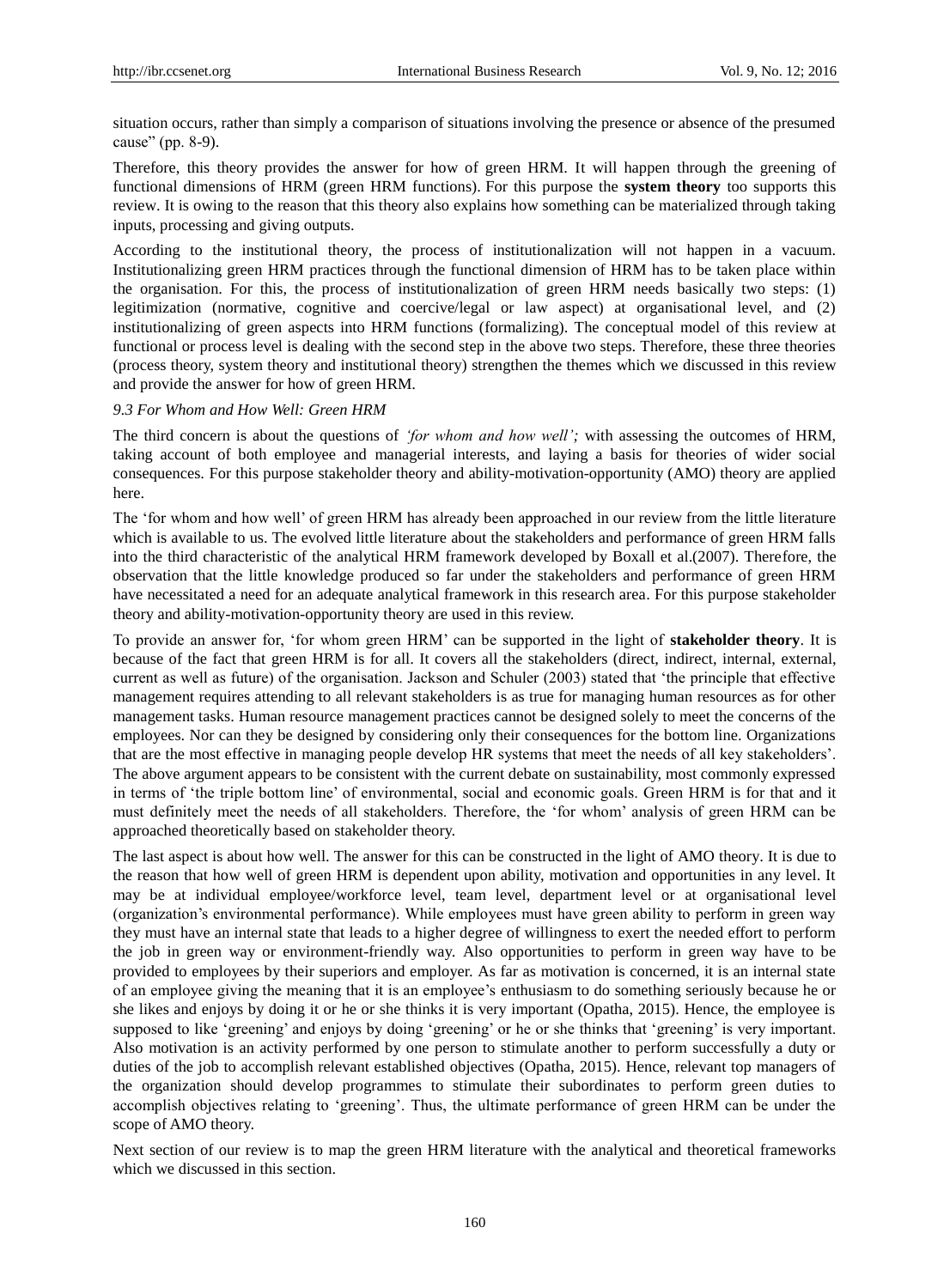#### **10. Mapping Green HRM Literature with the Analytical and Theoretical Frameworks**

In order to provide strong analytical and theoretical frameworks to underpin the valuable knowledge obtained by the scholars through systematic research works in this field, mapping green HRM themes with the relevant analytical and theoretical frameworks is a key task of this review process. Table 2 illustrates how the above discussed green HRM related themes are mapped with the frameworks of analysis and theories.

Table 2. Analytical Perspective of Green HRM and Corresponding Theories

| <b>Analytical HRM/Green HRM Perspective</b>    | <b>Corresponding Theories</b> |  |  |  |
|------------------------------------------------|-------------------------------|--|--|--|
| What and why of green HRM                      |                               |  |  |  |
| Meaning of green HRM<br>٠                      | <b>Institutional Theory</b>   |  |  |  |
| Needs for green HRM<br>٠                       | <b>Resource Based Theory</b>  |  |  |  |
| Outcomes of green HRM<br>л.                    | <b>System Theory</b>          |  |  |  |
| <b>How of green HRM</b>                        | Process Theory                |  |  |  |
| Process Model of green HRM<br>$\blacksquare$   | <b>System Theory</b>          |  |  |  |
|                                                | Institutional theory          |  |  |  |
| For whom and how well: green HRM               | <b>Stakeholder Theory</b>     |  |  |  |
| Stakeholders and Performance of green HRM<br>٠ | AMO Theory                    |  |  |  |
| Outcomes of green HRM<br>٠                     |                               |  |  |  |

#### **11. Discussion**

This paper is an intellectual initiation which has qualitatively substantiated that the existing literature and research works on green HRM have strong analytical and theoretical frameworks. In this review, an appropriate attempt was made to apply the relevant and suitable theories by aligning with the analytical perspective of HRM presented by Boxall et al. (2007) in order to highlight the intellectual nature of green HRM.

This review process has began with introduction which briefly highlighted the current position of existing body of green HRM knowledge and followed with methodology. Under the overview of green HRM, five main themes of green HRM were addressed. They include meaning of green HRM, needs for green HRM, process model of green HRM, outcomes of green HRM and stakeholders and performance of green HRM. In general, green HRM has several micro and macro level aspects. However, it is not possible to explain everything in a comprehensive manner here. Therefore, we have chosen above themes for our discussion in order to fulfill the indented objective of our review.

Subsequently, we introduced the analytical and theoretical frameworks for green human resource management (GHRM) in this review. The analytical HRM provides us a 3-mode of analysis which is a really useful framework not only to organize the existing knowledge of green HRM, but also to provide an analytical framework to underpin the valuable knowledge obtained by the scholars through systematic research works in this field. Similarly, the selected organisational theories were also provided as the required inputs to establish a theoretical framework for green HRM research works. Finally, this review has systematically and logically mapped summarized knowledge of green HRM with the discussed frameworks of analysis and theories. Through this mechanism, ultimately this review establishes a link between existing literature in green HRM and organizational theories.

#### **12. Conclusion**

Based on our review, we can conclude that the emerging body of knowledge in green HRM has strong analytical and theoretical frameworks. Even though its knowledge creation progress just appeared as less theoretical or a theoretically weak journey, but reality is not so. As a notable example, it is possible to indicate the scholarly work of Renwick et al. in 2013, which categorized the existing green HRM literature on the basis of Ability-Motivation-Opportunity (AMO) theory. They laid a foundation to such initiations in green HRM. Many scholars in this research field tend to be involved in integrating Human Resource Management with Corporate Environmental Management while forgetting or perhaps ignoring to internalize, explore and document the analytical and theoretical frameworks for such integration. However, this review can be considered as a logical effort that provides a contribution to a certain extent in establishing strong analytical and theoretical underpinning to the valuable knowledge obtained by the scholars through systematic research works in the newly emerged field of green HRM.

#### **References**

Anthony, S. (1993). Environmental Training Needs Analysis. *Training Officer, 29*(9), 273.

Appelbaum, E., Bailey, T., Berg, P., & Kalleberg, A. (2000). Manufacturing advantage: why high-performance work systems pay off. Ithaca: Cornell University Press.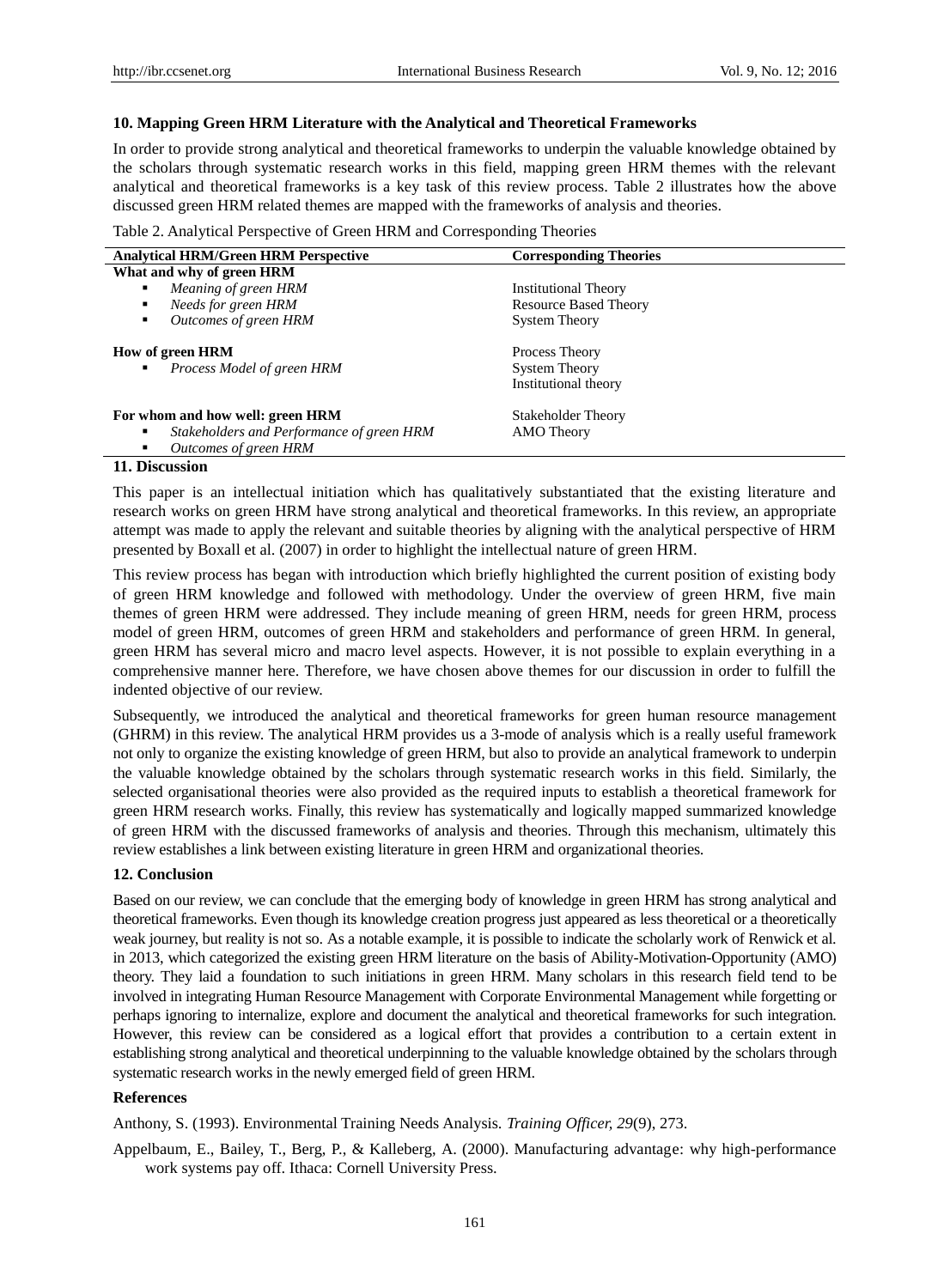- Arulrajah, A. A., Opatha, H. H. D. N. P., & Nawaratne, N. N. J. (2015). Green Human Resource Management Practices: A Review. *Sri Lankan Journal of Human Resource Management, 5*(1), 1-16. <https://doi.org/10.4038/sljhrm.v5i1.5624>
- Barney, J. B. (1986a). Strategic Factor Markets: Expectations, Luck and Business Strategy. *Management Science, 32*(10), 1231-1241. http:// dx.doi.org/10.1287/mnsc.32.10.1231
- Barney, J. B. (1986b). Organizational Culture: Can it be a Source of Sustained Competitive Advantage? *Academy of Management Review, 11*(3), 656-665. http:// dx.doi.org/10.5465/AMR.1986.4306261
- Barney, J. B. (1991). Firm Resources and Sustained Competitive Advantage. *Journal of Management, 17*(1), 99-120. http:// dx.doi.org/10.1177/014920639101700108
- Barrett, S. M., & Murphy, D. F. (1996). Managing Corporate Environmental Policy: A Process of Complex Change. In W. Wehrmeyer (Eds.). *Greening People Human Resources and Environmental Management* (pp. 75-98). University of Kent, Canterbury, Kent, England[.https://doi.org/10.9774/gleaf.978-1-909493-00-1\\_5](https://doi.org/10.9774/gleaf.978-1-909493-00-1_5)
- Berry, M. A., & Rondinelli, D. A. (1998). Proactive Corporate Environmental Management: A New Industrial Revolution. *Academic Management Executive, 12*(2), 38-50. http:// dx.doi.org/10.5465/AME.1998.650515
- Bertalanffy, V. L. (1950). The Theory of Open Systems in Physics and Biology. *Science, 111*, 23-29. <https://doi.org/10.1126/science.111.2872.23>
- Bird, A. (1996). Training for Environmental Improvement.In W. Wehrmeyer (Eds.), *Greening PeopleHuman Resources and Environmental Management* (pp.227-246). University of Kent, Canterbury, Kent, Englan[d.https://doi.org/10.9774/gleaf.978-1-909493-00-1\\_13](https://doi.org/10.9774/gleaf.978-1-909493-00-1_13)
- Bowman, C., & Ambrosini, V. (2000). Value Creation Versus Value Capture: Towards a Coherent Definition of Value in Strategy. *British Journal of Management, 11*(1), 1-15. http:// dx.doi.org/10.1111/1467-8551.00147
- Boxall, P., Purcell, J., & Wright, P. (2007). Human Resource Management: Scope, Analysis, and Significance. In P. Boxall. J. Purcell. & P. Wright (Eds.). *The Oxford Handbook of Human Resource Management* (pp. 1-16). New York: Oxford University Press.
- Brio, J. A. D., Fernandez, E., & Junquera, B. (2007). Management and Employee Involvement in Achieving an Environmental Action-based Competitive Advantage: An Empirical Study. *The International Journal of Human Resource Management, 18*(4), 491-522. http:// dx.doi.org/10.1080/09585190601178687
- Christmann, P. (2000). Effects of "Best Practices" of Environmental Management on Cost Competitiveness: The Role of Complementary Assets. *Academy of Management Journal, 43*(4), 663-680. http://dx.doi.org/10.2307/1556360
- Cook, T. D. (2002). Randomized Experiments in Educational Policy Research: A Critical Examination of the Reasons the Educational Evaluation Community has offered for not Doing them. *Educational Evaluation and Policy Analysis, 24*(3), 175-199. http:// dx.doi.org/10.3102/01623737024003175
- Daily, B. F., & Huang, S. (2001). Achieving Sustainability through Attention to Human Resource Factors in Environmental Management. *International Journal of Operation and Production Management, 21*(12), 1539-1552. http://dx.doi.org/10.1108/01443570110410892
- Daily. B. F., Bishop, J. W., & Steiner, R. (2007). The Mediating Role of EMS Teamwork as it Pertains to HR Factors and Perceived Environmental Performance. *Journal of Applied Business Research, 23*(1), 95-110. http:// dx.doi.org/10.19030/jabr.v23i1.1411
- DiMaggio, P. J. (1983). State Expansion and the Structuration of Organizational Fields. In R. Hall & R. Quinn (Eds.).*Organizational Theory and Public Policy*, Beverly Hills: Sage.
- Fernandez, E., Junquera, B., & Ordiz, M. (2003). Organizational Culture and Human Resources in the Environmental Issue. *The International Journal of Human Resource Management, 14*(4), 634-656. http://dx.doi.org/10.1080/0958519032000057628
- Freeman, R. E. (1984). *Strategic Management: A Stakeholder Approach*. Pittman, MA: Marshfield.
- Germain, C., & Gitterman, A. (1995). Ecological Perspective. In R.L. Edwards et al., (Eds.).*Encyclopedia of Social Work*,  $(19<sup>th</sup>$  ed., Vol. 1, pp. 816-824). Washington, D.C: NASW Press.
- Govindarajulu, N., & Daily, B. F. (2004). Motivating Employees for Environmental Improvement. *Industrial Management & Data Systems, 104*(4), 364-372. http://dx.doi.org/10.1108/02635570410530775
- Greene, R. R. (1999). Ecological Perspectives: An Eclectic Theoretical Framework for Social Work Practice. In R. R. Greene (Eds.). *Human Behavior Theory and Social Work Practice* (2nd ed., pp. 259-300). New York: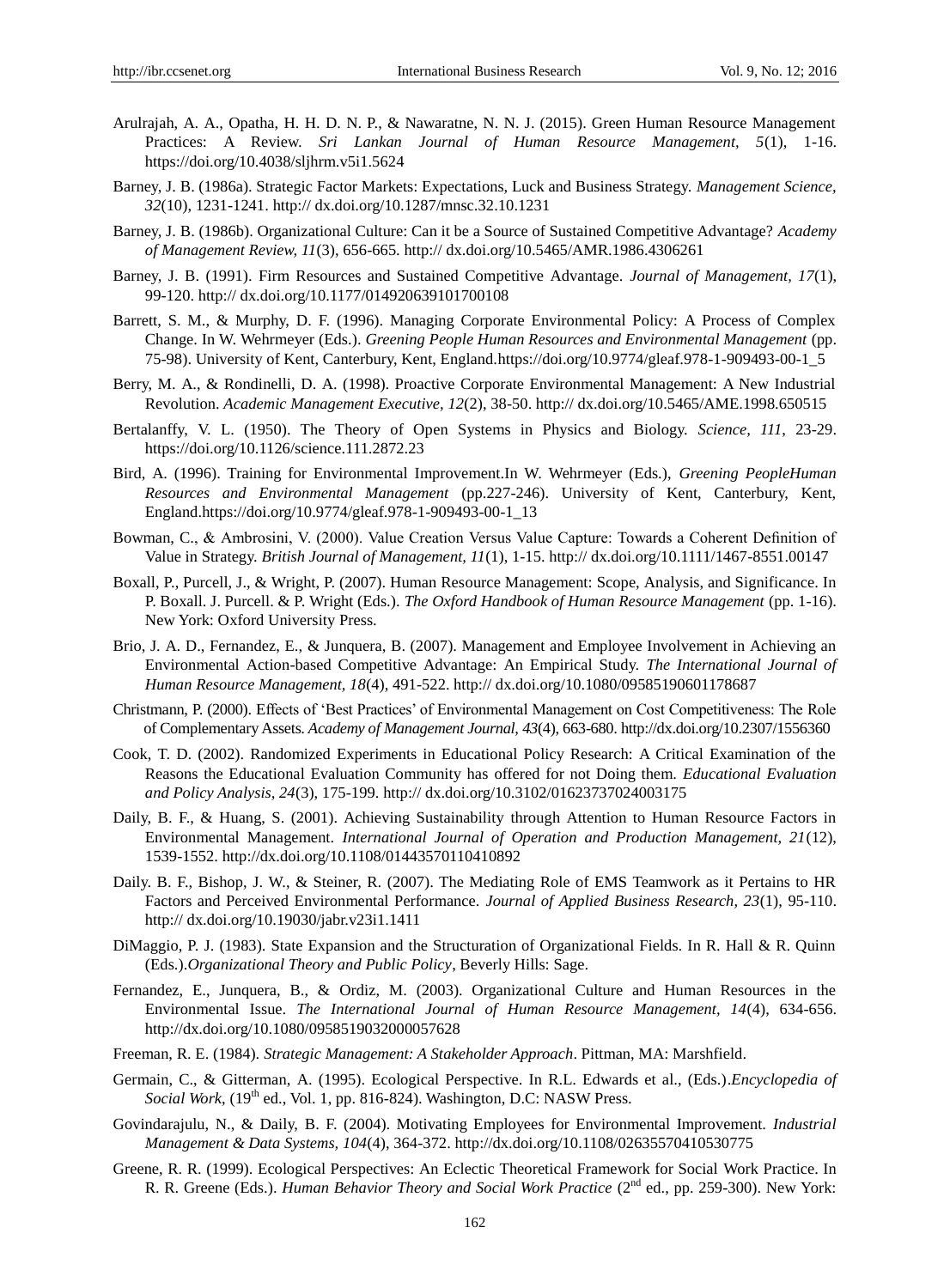Aldine de Gruyter.

- Hart, S. L. (1995). A Natural- Resource-Based View of the Firm. *Academy of Management Review, 20*(4), 986-1014. http:// dx.doi.org/10.5465/AMR.1995.9512280033
- Jabbour, C. J. C., Santos, F. C. A., & Nagano, M. S. (2008). Environmental Management System and Human Resource Practices: Is there a Link between them in four Brazilian companies? *Journal of Cleaner Production 16*(17), 1922-1925. http://dx.doi.org/10.1016/j.jclepro.2008.02.004
- Jabbour, C. J. C., & Santos, F. C. A. (2008). The Central Role of Human Resource Management in the Search for Sustainable Organizations. *International Journal of Human Resource Management*, *19*(12), 2133-2154.http://dx.doi.org/10.1080/09585190802479389
- Jabbour, C. J. C., Santos, F. C. A., & Nagano, M. S. (2010). Contribution of HRM Throughout the Stages of Environmental Management: Methodological Triangulation Applied to Companies in Brazil. *International Journal of Human Resource Management*, *21*(7), 1049-1089. <http://dx.doi.org/10.1080/09585191003783512>
- Jabbour, C. J. C. (2011). How Green are HRM practices, Organizational Culture, Learning and Teamwork? A Brazilian Study. *Industrial and Commercial Training, 43*(2), 98-105. http://dx.doi.org/10.1108/00197851111108926
- Jackson, S. E., Renwick, D. W. S., Jabbour, C. J. C., & Camen, M. M. (2011). State–of–the–Art and Future Directions for Green Human Resource Management: Introduction to the Special Issue. *German Journal of Research in Human Resource Management*, *25*(2), 99-116[. http://dx.doi.org/10.1177/239700221102500203](http://dx.doi.org/10.1177/239700221102500203)
- Jackson, S. E., & Schuler, R. S. (1995). Understanding Human Resource Management in the Context of Organizations and their Environments. *Annual Review of Psychology, 46*, 237-264. http://dx.doi.org/10.1146/annurev.ps.46.020195.001321
- Jackson, S. E., & Schuler, R. S. (2003). *Managing Human Resources through Strategic Partnerships* (8thed.), Cincinnati, OH: South-Western.
- Katz, D., & Kahn, R. L. (1978). *The Social Psychology of Organsiations*, (2nd ed), Now York, NY: John Wiley and Sons.
- Lockett, A., Thompson, S., & Morgenstern, U. (2009). The Development of the Resource-based View: A Critical Appraisal. *International Journal of Management Reviews, 11*(1), 9-28. <http://dx.doi.org/10.11111/j.1468-2370.2008.00252.x>
- Maxwell, J. A. (2004). Causal Explanation, Qualitative Research, and Scientific Inquiry in Education. *Educational Researcher, 33*(2), 3-11. http://dx.doi.org/10.3102/0013189X033002003
- Milliman, J., & Clair, J. (1996). Best Environmental HRM Practices in the US. In W. Wehrmeyer (Eds.).*Greening People Human Resources and Environmental Management* (pp.49-73). University of Kent, Canterbury, Kent, England. [https://doi.org/10.9774/gleaf.978-1-909493-00-1\\_4](https://doi.org/10.9774/gleaf.978-1-909493-00-1_4)
- Mohr, L. B. (1982). *Explaining Organizational Behavior*. Jossey-Bass, San Francisco.
- Muster, V., & Schrader, U. (2011). Green Work-Life Balance: A New Perspective for Green HRM. *German Journal of Research in Human Resource Management, 25*(2), 140-156. http://dx.doi.org/10.1688/1862-0000\_ZfP\_2011\_02\_Muster
- Neto, A. S., & Jabbour, C. J. C. (2010). Guidelines for Improving the Adoption of Cleaner Production in Companies through Attention to Nontechnical Factors: A Literature Review. *African Journal of Business Management, 4*(19), 4217-4229. http://dx.doi.org/10.5897/AJBM20102C15F7818236
- Oliver, C. (1997). Sustainable Competitive Advantage: Combining Institutional and Resource-Based Views. *Strategic Management Journal, 18*(9),679-713. http://dx.doi.org/10.1002/(SICI)1097-0266(199710)18:9<697::AID-SMJ909>3.0.CO;2-C
- Opatha, H. H. D. N. P., & Arulrajah, A. A. (2014). Green Human Resource Management: Simplified General Reflections. *International Business Research*, *7*(8), 101-112[. http://dx.doi.org/10.5539/ibr.v7n8p101](http://dx.doi.org/10.5539/ibr.v7n8p101)
- Opatha, H. H. D. N. P. (2009). *Human Resource Management, Personnel*. Author Publication, Nugegoda, Colombo: Sri Lanka.
- Opatha, H. H. D. N. P. (2015). *Organizational Behaviour, The Human Side of Work*. Author Publication, Nugegoda, Colombo: Sri Lanka.